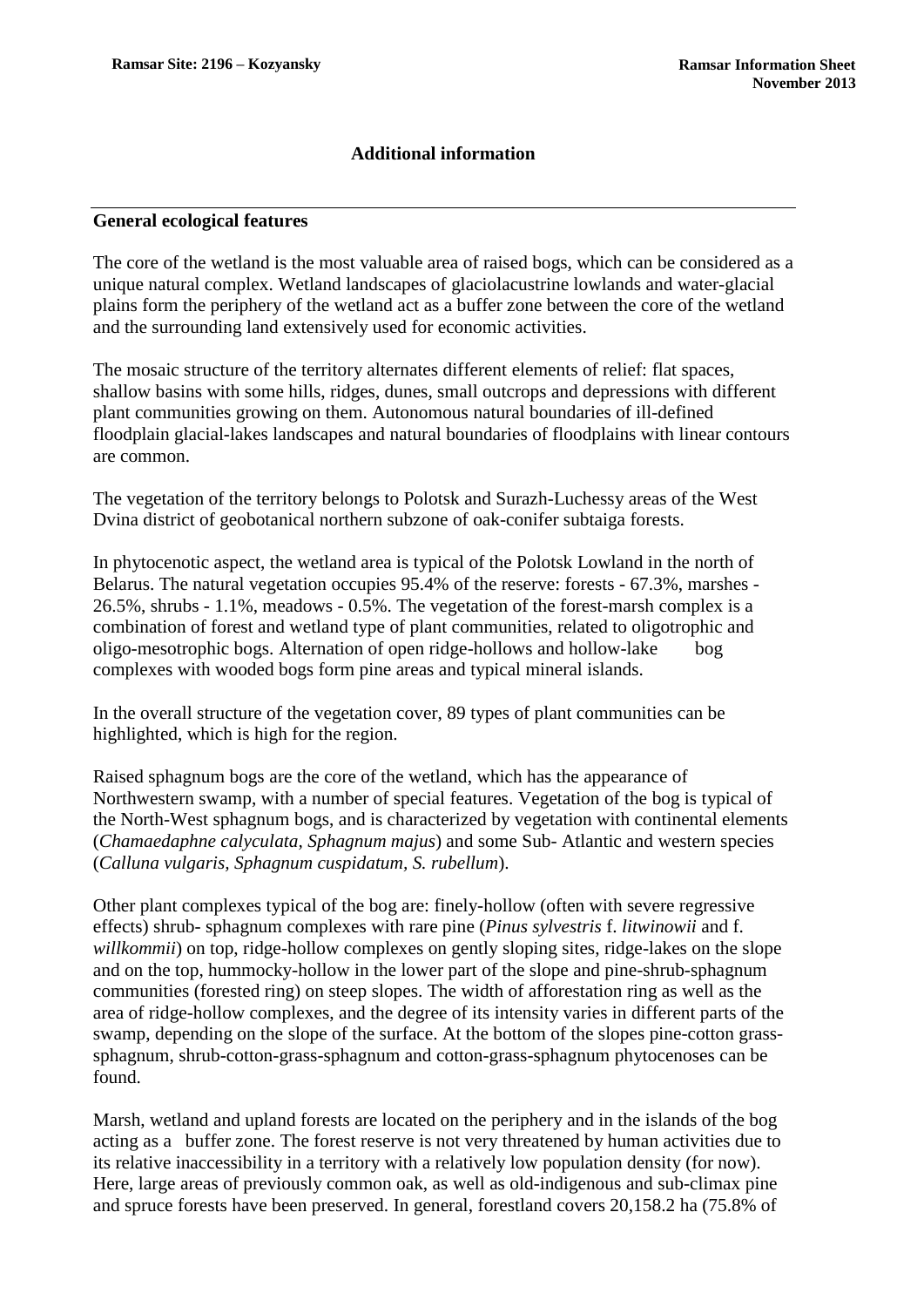total area). Typological scheme of forest vegetation include 4 groups of formations, 9 formations, 21 series and 72 types. The predominant forest structures are pine (31.8% of the forest area) and silver-birch (32.1%). Forests characterized by a relatively high participation are among others: spruce (12.1%), bog-birch (9.2%) and black alder (9.2%). Rare and fragmented forests in the wetlands are oak and ash (0.1%) forests.

583 vascular plant species can be found in the wetland belonging to 318 genera, 89 families, 53 orders, 6 classes and 5 divisions. Among them, 5 species of club mosses, 6 - horsetails, 10 - ferns, 3 - 559 species of gymnosperms and angiosperms (423 dicots and 136 monocots).

Overall the wetland flora is a complex mix of different flora and genetic elements: taiga, nemoral, forest tundra and forest-steppe of Central European, Atlantic-European, Mediterranean and Eastern European origin of plant species.

Due to the diversity of landscapes, the weak development of the territory and a variety of native forests, meadows and wetland habitats, there is an exceptionally rich fauna within the site, comprising 9 species of amphibians, 5 species of reptiles, and at least 32 species of mammals, accounting for 77.3% of the species diversity of vertebrates Belarus.

## **Physical features of the site**

### *Geomorphology.*

According to the geomorphological zoning, the wetland is located in the Obol subarea of Polotsk glaciolacustrine lowlands. The characteristic morphological feature of the site is a general flat topography determined by the history of formation of the structure of the region.

### *Origin.*

The modern relief was formed as a result of the Poozerie glaciation. Morphologically, the territory of the wetland is a flat hollow. The presence of kames, eskers, eolian mounds and hills, parabolic dunes, gullies and closed thermokarst basins stand out in a general flat landscape. The amplitude of the fluctuations of the relative heights is 2-3 m on gently undulating and flat surfaces, and 4-7 m in the plane and hilly terrain.

The current transformation of the relief is related to the prevalence of waterlog.

# *Hydrology and hydrography.*

The river network of the wetland belongs to the basin of river Western Dvina and its greatest tributary Obol River. The following largest rivers are Sosnica, Tsenitsa, Glybochka. Floodplains are weakly marked. The width of the river valleys usually does not exceed a dozen of hundred of meters. Rivers are tortuous. The total water area covers 295.7 hectares (0.8% of the wetland).

| River                       |             | 'nН | mg per liter |                 |     |         |        |        |              |
|-----------------------------|-------------|-----|--------------|-----------------|-----|---------|--------|--------|--------------|
|                             |             |     | $HCO3 -$     | $SO4$ 2- $Cl$ - |     | $NO3 -$ | $Ca++$ | $Mg++$ | $Na + \&K +$ |
| Western<br>summer low water | Dvina, 7.40 |     | 46.6         |                 | 0.9 | 0.3     | 41.6   |        | 0.9          |

The lakes belong to the residual and thermokarst type. Almost all lakes are dystrophic, shallow and have a low bog coast with overgrown aquatic vegetation. The largest lakes are Moshno, Rassolay and Krasomay.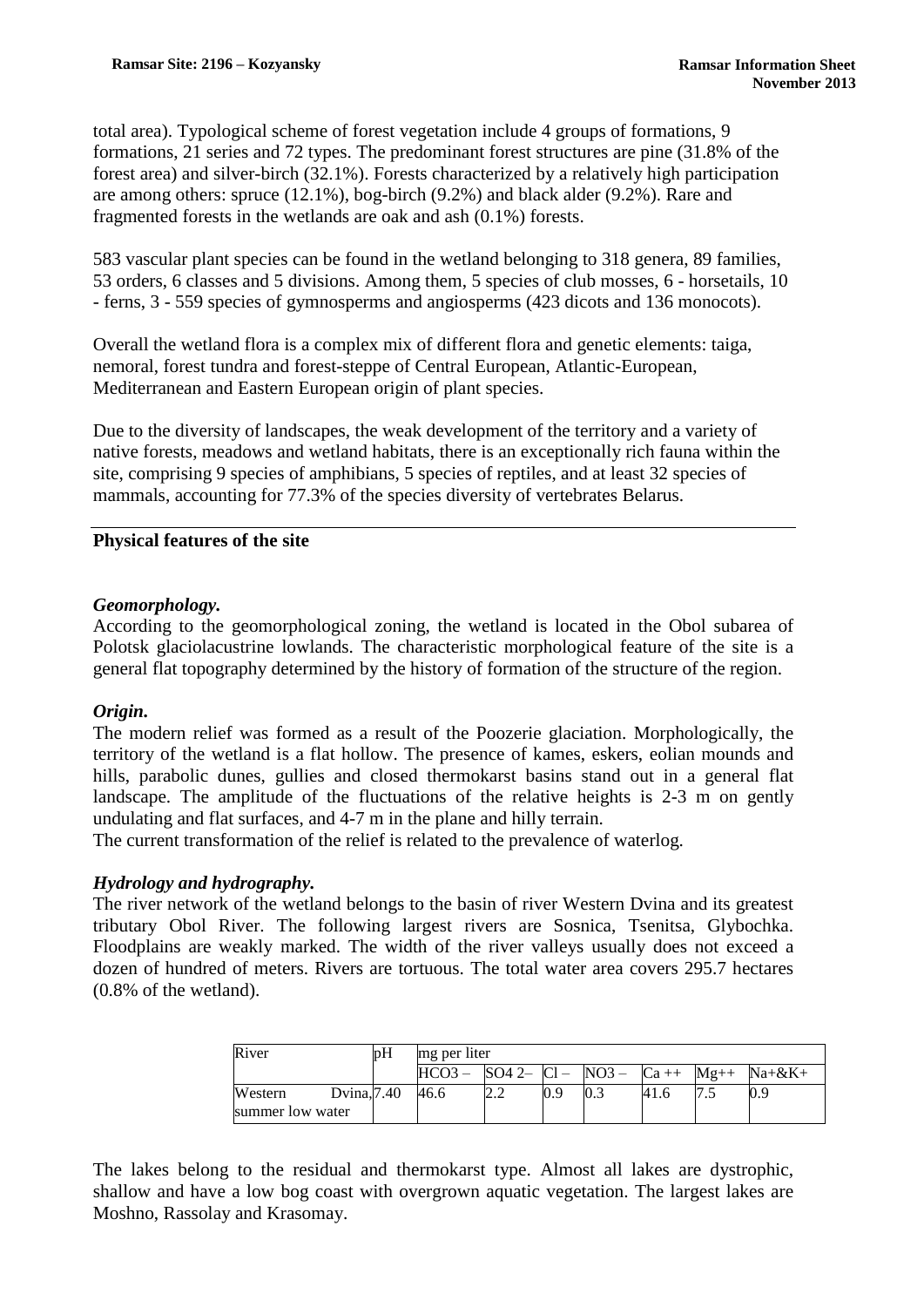#### *Soils.*

According to the soil-geographical zoning, the area is situated within the Polotsk district, in the North West Region of North (Baltic). There is a patchiness and diversity of soils due to the presence in the plains of a marshy flat undulating surface and a relatively young glacial relief formed by the distribution of the last Poozerie (Valdai, Wurm) ice.

The typical wetland soils are:

- Sod-podzolic sandy soils (the content of physical clay to 10%), characterized by depleted organic matter (to 1%);
- Sod-podzolic sandy loam soil (physical clay content is of 10 to 20%). Humus content is of 2-3%, and the degree of saturation of the absorption complex generally varies between 50-60%, sometimes rising to 80-90%;
- Sody-podzolic sandy loam and loamy swamped (weakly gleyey, gleyey and gley) soils with high humus content (2-3% or more), and preferably more acidic (unlike automorphic sody-podzolic soils) reaction (pH 4.5-4.0 and below);
- Turf and waterlogged soil. Characterized by large humus content (up to 4-5% and above), pH 5.6-6.0 and above;
- Peat soils.

#### *Climate.*

The climate of the wetland is temperate continental, formed in the interaction of marine and continental influences. The alternation of air masses of different origin creates an unstable type of weather, with mild, wet winters and relatively cool and sunny summers. Weather station "Polack" is the most representative for climate characteristics of the wetland. Longterm average annual temperature is  $+5.5 \pm 0.1$  °C, varying in different years from  $+3.2$  (1942) to +7.5 °C (2010). The warmest month of the year is July (+17.4 °C), the coldest is January (-6.7  $\degree$ C), but often the shift of heating and cooling occurs in August and February, respectively.

Absolute limits of variation in air temperature are from -40.0 to +36.0 °C. Comparison of the data for the period 1945-1991 and 1992-2010 showed that in recent years, for most of the year the temperature was higher by 0.2-3.2 °C; greatest difference observed in the period from January to April. The maximum increase of average temperatures is in January  $(+2.1 \degree C)$ , February  $(+2.0 \degree C)$  and March  $(+2.2 \degree C)$ .

Long-term average annual rainfall for the period of record is  $694 \pm 11$  mm, varying in different years from 457 (in 1959) to 815 mm (1998). The highest rainfall (average 380 mm) falls in the warm season (April- September). Minimum precipitation is usually in February (average 31 mm) and the maximum in June (77 mm).

The average annual rainfall since 1991 has increased from 669 (1945-1991) to 715 mm (1992-2010).

The average annual relative humidity is 79%. Maximum annual variation of the relative humidity falls on November-December, and it is 88-90%, the minimum (67-74%) in May. Dry days when the relative humidity does not exceed 30% are very few (for a long-term annual average - 7.7), with a third of them in May.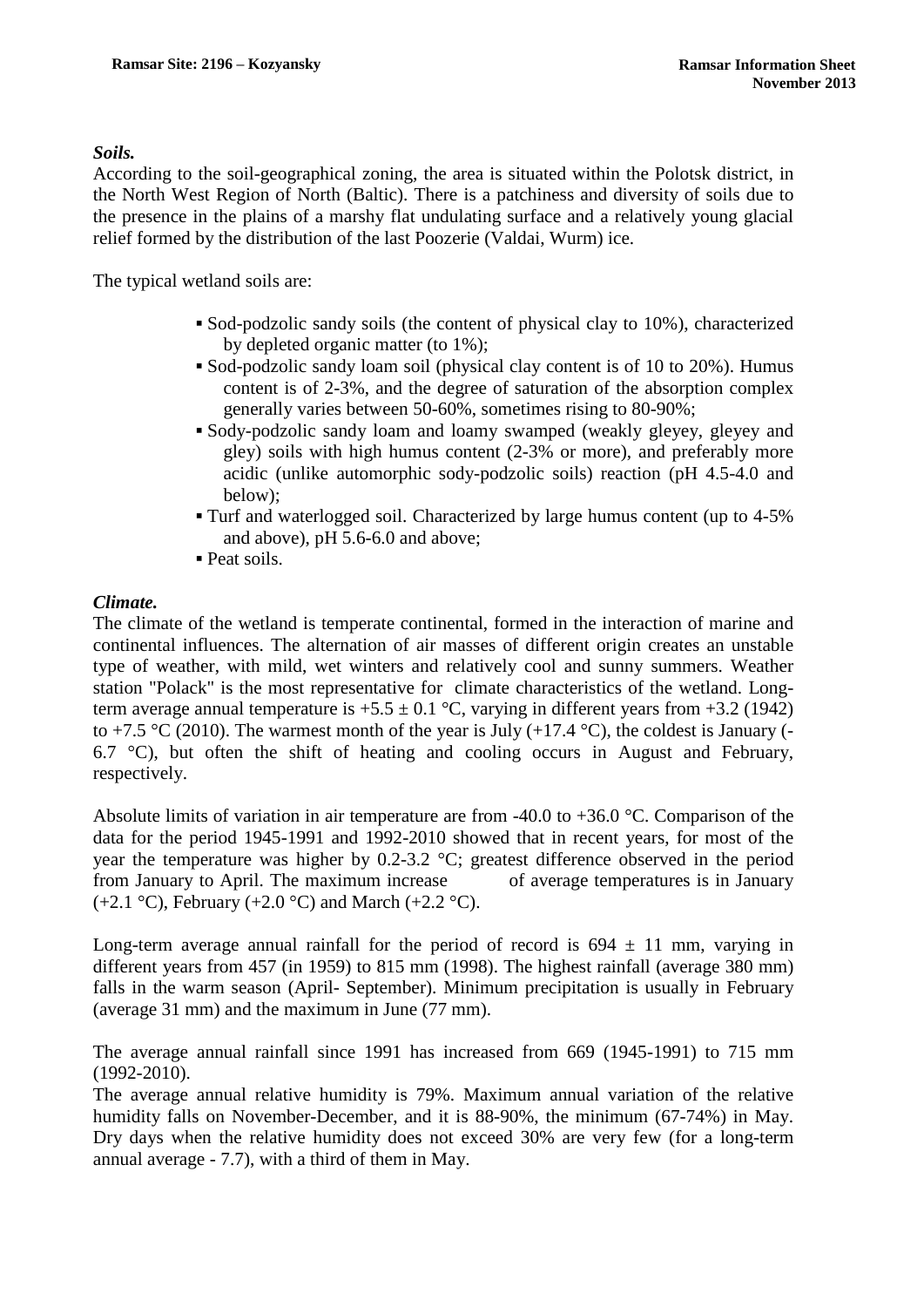#### **Physical features of the catchment area:**

The river network of the wetland belongs to the basin of the river Western Dvina. Obol River is its greatest tributary and runs along the eastern and southern boundaries of the reserve. The river in the site covers more than 50 km. The Valley is trapezoid with a width of 300-600 m. The floodplain is bilateral and sometimes is absent. The riverbed is meandering, 20-40m wide. On the territory of the wetlands, river Obol takes two right tributaries - Tsenitsa and Glybochka. The width of their valleys is typically less than a few dozen, at least hundreds of meters. In the valleys of these rivers, floodplains are weakly marked. The next largest river is Sosnica, a tributary of the West Berezina. Sosnica River flows along the western boundary of the wetland. Valley is unexpressed and the channel is sinuous with a width of 1 to 3 m.

Aquatic systems play an important role in wetland landscapes; the largest of them is Moshno, Rassolay and Krasomay. The genesis of the basins of the lakes belongs to the residual and thermokarst type. Almost all lakes are dystrophic, shallow and have a low bog coast with overgrown aquatic vegetation. Lake Moshnia is connected to the lake Krasomay and the river Tsenitsa by streams. The river Glybochka flows out of Lake Rassolay.

#### **Ecosystem services**

### **Current scientific research and facilities**

Case studies of landscape and biological diversity in the reserve were carried out for the preparation of the scientific substantiation of the protected area "Kozyansky"

In 1998, experts in various fields from the Scientific and Practical Center of Bioresources of NAS and the V.F.Kuprevich Institute of Experimental Botany of NASB carried out detailed studies of the flora and fauna of the site. Systematic lists of the major groups of vertebrates were prepared, rare and vulnerable species were identified and an assessment of the status of the wetland was produced.

### **Social and cultural values**

*Historical and cultural significance.* On the territory of the wetland there are 17 objects protected by the state as historical and cultural values including 15 historical and 2 archaeological monuments.

*The archaeological heritage.* Represented by the ancient castle and Burial mounds located near the village of Krasomay.

*Historical monuments* are related to the events of the Second World War. This is immortalized by the burning of villages - Bochkany, Drazhaki, Zaozerye, Zalesie, Zueva, Papova, Shchemilovka and Yamischa, and mass graves of Soviet soldiers and partisans.

### *The socio-economic potential.*

*The current land use.* The main land users in the wetland are: the State Forestry Institution "Shumilino Forestry" (Kozyany, Mishnevo, Nikitin forestry), the State Forestry Institution "Polotsk Forestry" (Goryany forestry), the Municipal Unitary Agricultural Enterprise "Mishnevichi", the Unitary Enterprise "Shumilinskiy Raiagroservice" and the Open Joint Stock Company "New Goriany."

On the agricultural land within the wetland all traditional agricultural activities are permitted.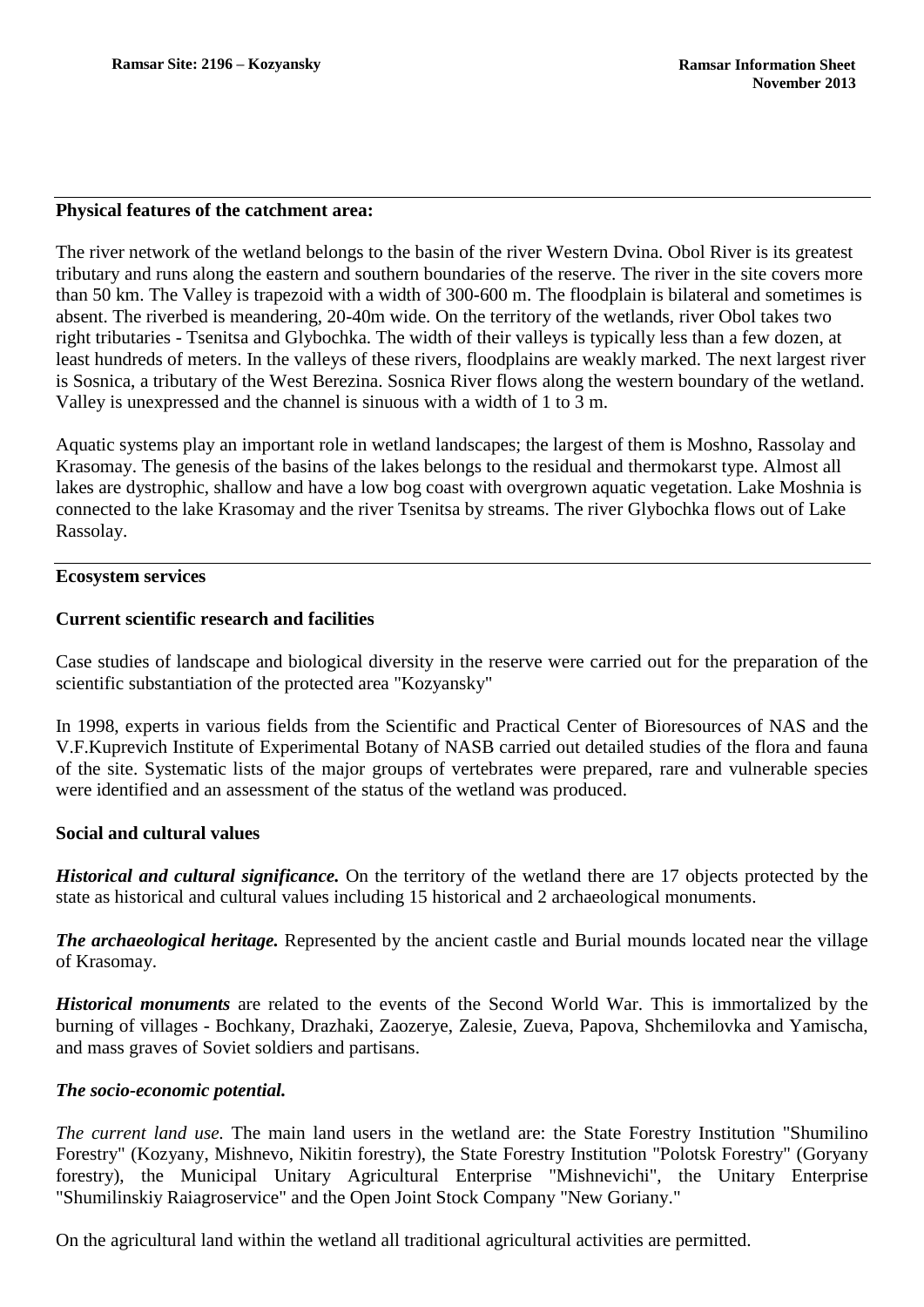In the forests, picking berries and mushrooms is allowed. Given the high density of game species of ungulates, hunting is allowed but regulated by law. On the territory of the wetland, recreational fishing is also allowed.

### *Population and settlement system.*

In the territory directly adjacent to the wetland within the Polotsk district, there are about 24 villages. In Shumilinsky district there are 54 rural settlements. Half of the rural communities in the nearest area within Shumilino district live at a walking distance (about two thousand people).

In Polotsk district, within walking distance to the reserve, there are 11 settlements with a total population of 0.5 thousand people. The largest settlements in the Shumilino district are centers rural councils: Mishnevichi (0.8 thousand), Berezina (0.3 thousand), as well as farms and their divisions: Gorovoe (0.3 thousand) and Grudinovo (0.2 thousand), the other are from 10 to 100 people. In Polotsk district, the nearest village still fewest than Shumilino district, of which only Zalesie (0.1 thousand) and Matusow (0.1 thousand) are different, and in others only 10 to 50 people live.

All other rural communities of both regions are far enough, and the wetland isolated from them by extensive forests.

Within the boundaries of the wetland only two small rural settlements of Schumilino district are: Rovnoe and Zapolyanka with a population of up to 50 people each.

# *Industrial production.*

Almost all industrial enterprises of Polotsk and Shumilino districts are remote from the wetlands. The territory is not a source of raw materials, which ensures the operation of industrial areas. In areas directly adjacent to land, the construction of new industrial plants in the near future is not planed, except for the possible development of a small-scale processing complex.

### *Mineral resources.*

On the territory of the wetland mineral deposits are: 2 deposits brick-tile raw materials (clay, loam), one of which is minutely explored and exploited ("Zapolie"), as well as sapropel deposits of the lake Tennitsa. The deposit's reserves are classified in categories  $\overline{A} + \overline{B} + \overline{C1}$  reserves in the amount of 18,580.5 thousand m3 and C2 in the amount of 2337.7 thousand m3. The field operated since 1995 by Obol ceramic plant of Ministry of Construction and Architecture of the Republic of Belarus.

Development of the field currently has no negative impact on the safety of the natural complex.

### *Engineering and transport infrastructure.*

In the south, road of national importance P20 Vitebsk-Polotsk limited area of the wetland. On the territory of wetlands and in its immediate vicinity the location and construction of new transport and utilities and facilities of national importance is not provided.

### *Recreational resources.*

Recreation areas "Ozernaia" and "Turovlya" in Polotsk district are characterized by high quality of recreational resources. Due to the fact that in structure of forest, swamp forest dominated, its territory to organize mass types of short-term rest and improvement of the population is of little use. The territory of the wetland is a traditional gathering place for berries and mushrooms by local population and residents of Polotsk and Novopolotsk.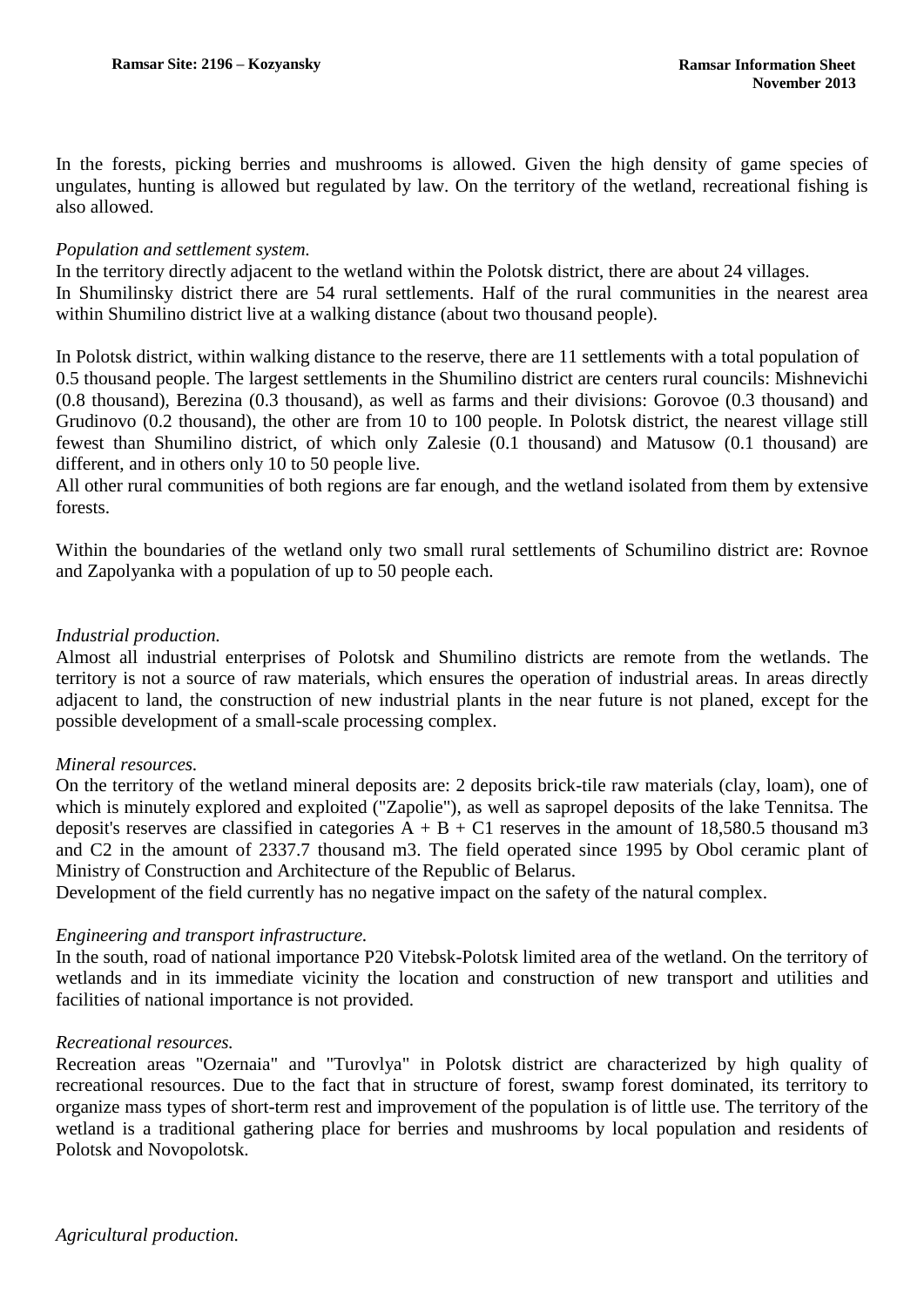The agricultural land covers an area of 891.1 hectares within the wetland: arable land - 746.7 hectares, hayfields and pastures - 144.4 hectares. Plowed agricultural land is relatively high (78%), but arable land are small in size and scattered across sites, efficient and cost-effective use of which is problematic. Fertility of agricultural and arable land is low (29 - 32 and 30-32 points, respectively), and the natural potential of land use slightly more than half.

Three plants lead in agricultural production: Municipal Unitary Agricultural Enterprise "Mishnevichi", Unitary Enterprise "Shumilino Raiagroservice", Open Joint Stock Company "New Goriany."

### *Forestry.*

The wetland forests belong to the I and II groups of forests and three economic categories: the exploited forest, shelter belts along roads and riparian strips. Forest management is carried out by Shumilino (Kozyany, Mishnevo, Nikitin forestry) and Polotsk (Goryany forestry).

Forests of I group (49.8%) are the most ecologically valuable forest communities, and provide a high ecological value territories included in the wetland. Forests of II group cover the 50.2% of the area of forest land.

The growing stock of forests is more than 2336.5 thousand m3 of timber, including 807 thousand m3 of softwood, hardwood - 2.4 thousand m3. In stocks of commercial timber, economically valuable species represent the 47.6% of the total stock.

The territory is rich in berries and mushrooms. Forest area is covered with over 20% of blueberry, cranberry and over 10% red bilberry (549 hectares).

### *Hunting.*

The territory has an extremely high hunting-economic potential and can be used for commercial hunting (in science-based volumes) and for the organization of recreational hunting. Elk, deer, wild boar and roe deer are some of the target species hunted within the site as well as fur-bearing animals like otter, mink, forest polecat, pine marten, ermine, fox, and raccoon dog.

### **Current recreation and tourism**

The wetland is located at a distance of 25 km from the city of Polotsk and is directly adjacent to the road Polotsk - Vitebsk. From early spring to late autumn and winter, tourists, vacationers and hunters, actively visit the site. During the summer and autumn there are many amateurs gathering mushrooms and berries, as well as flowers and medicinal plants.

Within the site there are 8 equipped recreational facilities established by decision of Shumilino executive committee. Among them there are pavilions, toilets, a parking area, campfire sites, camping place, and a temporary site for storing waste.

Four hiking routes have been created to promote ecotourism. "Mystery of Kozyany land" is a path that combines 12 points with information about the historical and environmental features of Kozyany site and its surrounding area. The route has been designed for organized groups of tourists and schoolchildren.

There is an ecological route named "Heritage of Kozyany land" which includes 5 tours and a water route called "Obol catamarans" with a length of 18km. This route operates since 2007 and in the middle reaches Obol. It can be done in 8 hours.

Also located within the site near the village Rovnoe the "Hunter House" can be visited.